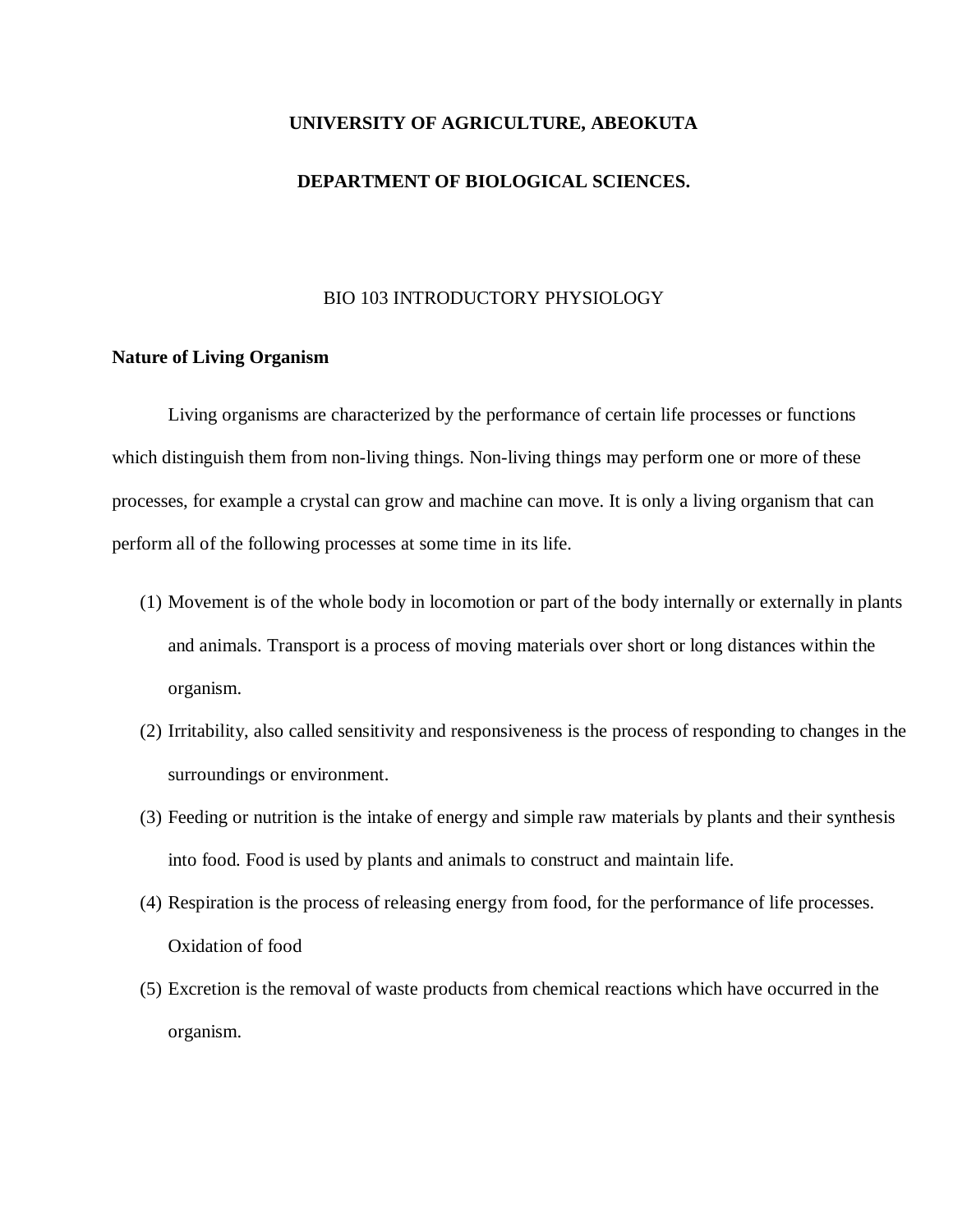- (6) Growth is generally an increase in sizeof an organism arising from the synthesis of new structural material using the energy provided by respiration and raw materials from outside the organism.
- (7) Reproduction occurs at some time in an organism's life and is a process of continuing life of the species by offspring.

### **Homeostasis**

All the life processes occurring in the living organism must be performed in spite of changes in the surrounding environment and of different demands on the organism. Homeostasis is a self-regulating control which keeps the living organism functioning correctly.

Homeostasis can be defined as the maintenance of steady state in the animal body. Plants may also be considered to show homeostasic adjustment to such stimuli as light, but owing to their sessile nature, their systems of physiological co-ordination are mainly much less elaborate than those of animals. Homeostasis can also be defined as a means whereby physiological systems operate both separately and together to buffer against fluctuations from the optimum conditions.

#### **PLANT NUTRITION**

#### **MATERIAL REQUIREMENTS SOURCES**

The raw materials required by green plants are  $H_2O$ ,  $CO_2$  and are variety of inorganic ions. The socalled essential elements or macro nutrients are ten: Nitrogen, Phosphorous, sulphur, potassium, calcium and iron (N, P, S, K, Mg, Ca, Fe). Many plants require certain other elements in such small quantities that they are known as trace elements or micro nutrients. They include boron, manganese, zinc, copper, molybdenum (B, Mn, Zn, Cu, Mo). The sources of these substances vary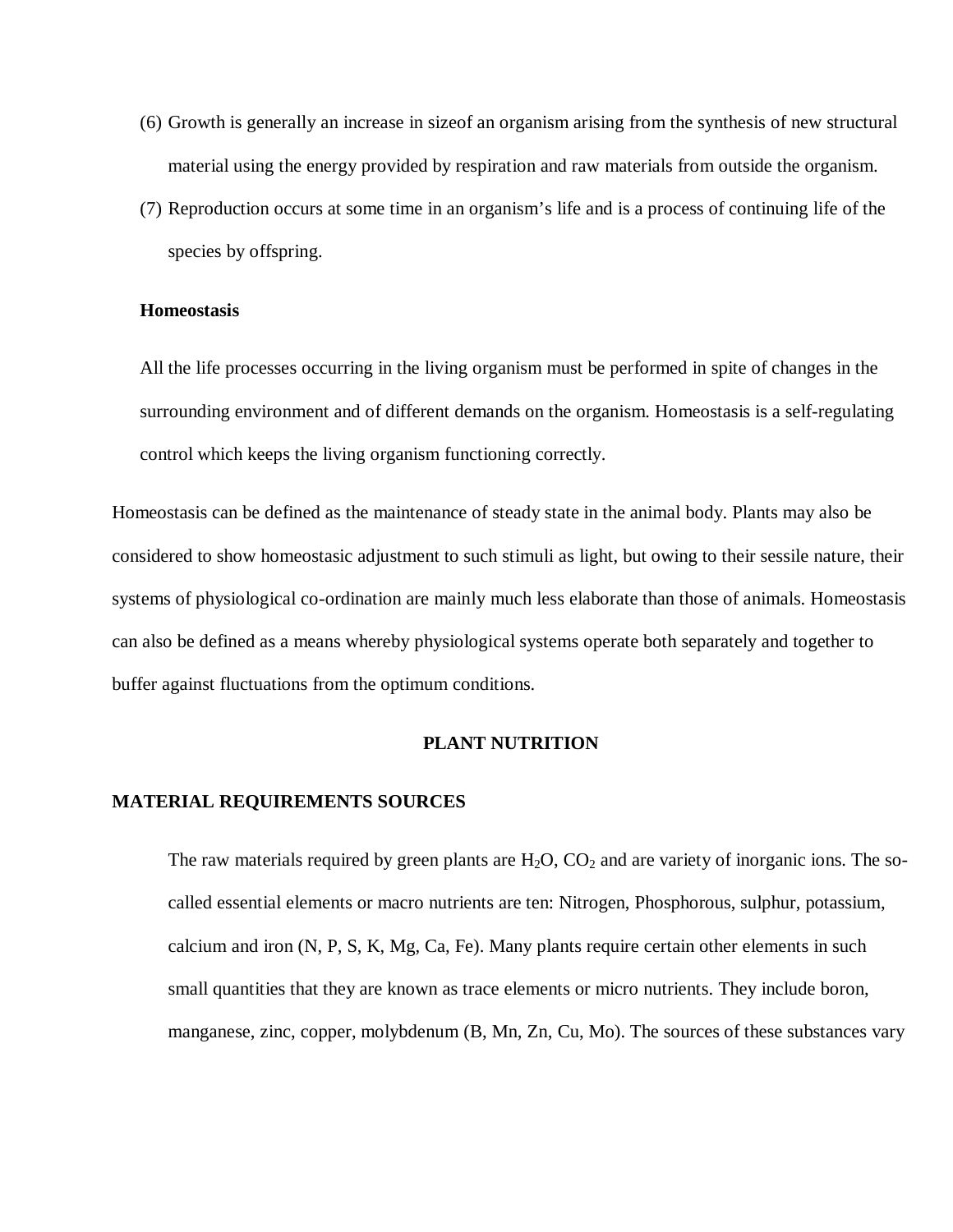with the environment of the plant concerned. Terrestrial plants must be supplied from either the soil or atmosphere.

## **SOURCES OF METABOLITES**

The organic substances used by plants and animals in their metabolic activities were fundamentally thesame. They both require carbohydrate, protein, fats, and many other organic compounds. Most of these compounds are manufactured by plants while majority of them have to be presented to animals in many forms. The metabolites are manufactured by the plants from inorganic materials. **METABOLITES:** Are therefore materials involved in metabolic activities of the living celland these include:

- **1.** Various carbohydrates
- **2.** Nitrogen containing compounds
- **3.** Fats and oils, waxes etc. These are stored in plants in the endosperm, cotyledons, roots, leaves, stem etc.

#### **UPTAKE OF NUTRIENTS (ABSORPTION AND CONDUCTION)**

Green plants absorb water and inorganic salts passively from the soil by the unicellular root-hairs. Absorption is also actively carried out by the roots. Small quantities of various soluble inorganic salts such as nitrates chlorides, sulphates, phosphates etc. dissolved in soil water are independent of each other and they are not. The mineral salts absorbed undergo extensive ionization.

The ionized particles of such salts are taken up by the cells where they accumulate sometimes in heavy concentration. The ions may travel and as such they combine into suitable compounds. Although some compounds are passed through the plasma membrane by diffusion. The fact that the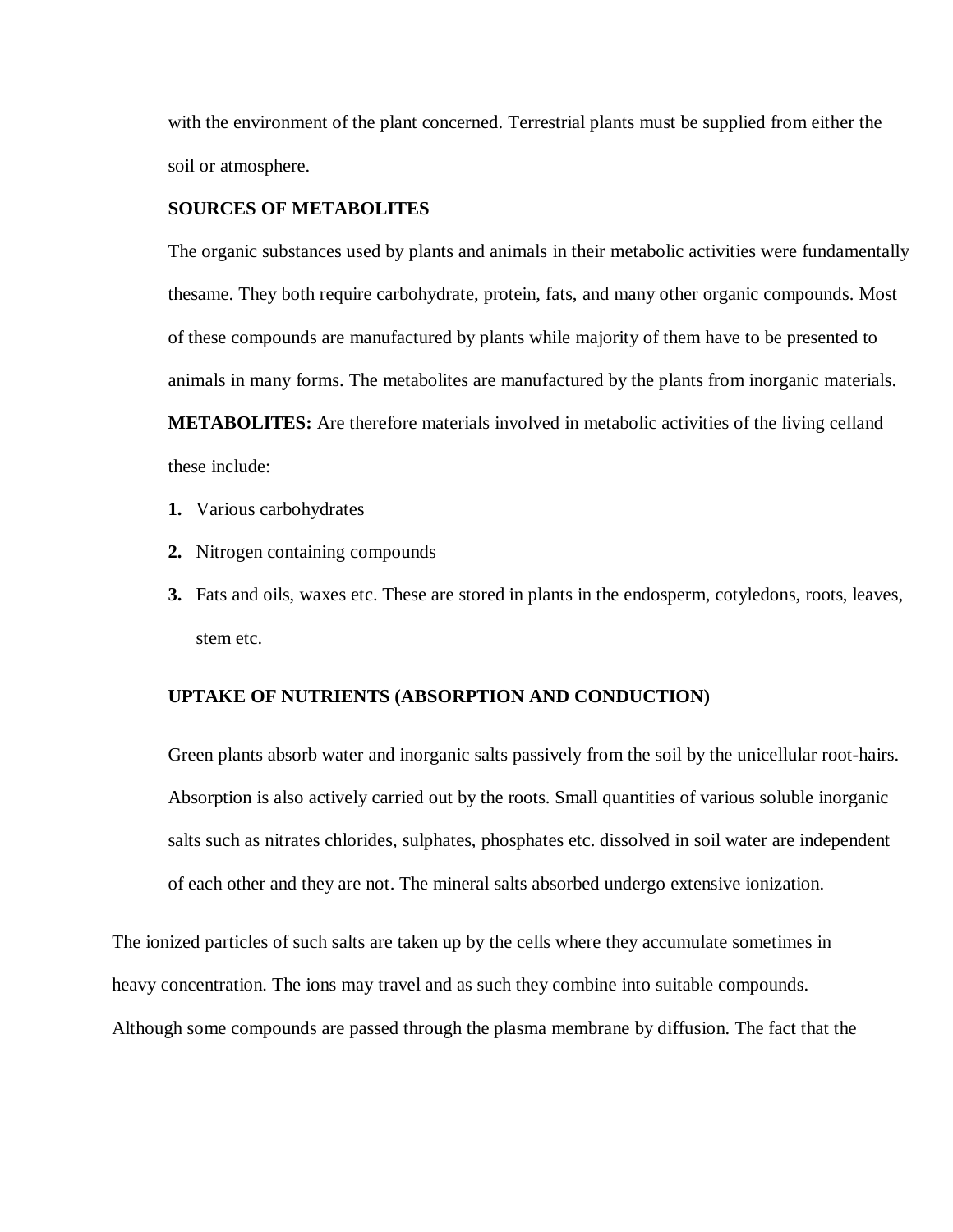ions of some salt are higher in concentration in the cell sap and yet more ions are still added shows that some active transport against the concentration gradient is going on.

Therefore ions of mineral salts are either absorb ACTIVELY OR PASSIVELY.

I Passive absorption is physical and non-metabolic i.e. it doesn't need the expenditure of ATP or cellular energy. Ions may move upwards through the transpiration current along with the mass flow of water. Transpiration may help in the absorption of ions through the transpiration pull.

Active absorption; This is dependent on cellular energy (ATP).

II This is the principal method of salt absorption. The idea that the cell membrane is impermeable to exchange of free ions has led to the conception of a specific Carrier Mechanism to explain this active transport. It is assumed that a Carrier Molecule (probably a phospholipid called lecithin) picks up ions from the outer part of the membrane, into the inner part. The carrier moves in one direction and hence ions carried in cannot be leached and washed out and therefore cannot be exchanged for thosein the external solution. The carrier method has been found to be dependent on ATP especially from oxidation of glucose molecules. Absorption of salts depends on a number of conditions including aerobic root respiration, light intensity, rate of transpiration, permeability of cell membrane, temperature, PH.

# ELIMINATION OF WASTE MATERIALS OR PRODUCTS AND METHODS IN PLANTS AND ANIMALS.

The term excretion can be applied only to a process which eliminates substances which have been taken up by cells or have been formed as a result of their activities. Excretory products are of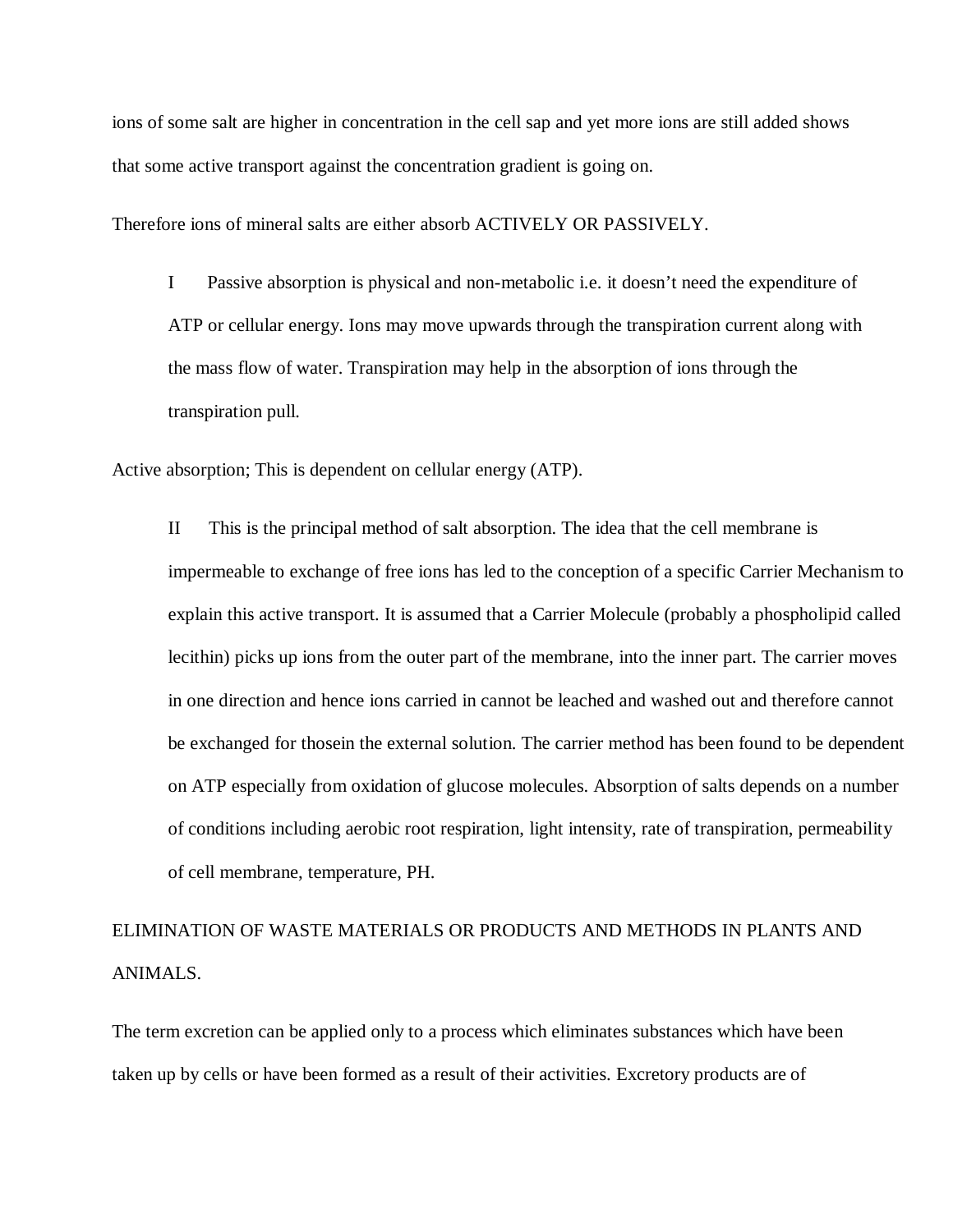numerous different kinds and they vary from species to species, and even from time to time in the same organism according to the food supply and the condition, They may be taken in as foods, or with foods but not required as such. They may be products of cellular decomposition, or substances formed as a result of normal metabolic processes, or the result of some disease condition. Animal faeces are largely compound of material which have never been part of the cellular constituents of the body. Faeces are eliminated or ejected from the gut through the peristaltic movement of the muscles of the alimentary canal. In most animals there exist special body system for elimination of waste materials. However in plants, there are none.

#### **Excretory methods and products in plants**

There are no specialized excretory organs or systems in plants. Unwanted metabolites may be secreted into intra or intercellular spaces. The aerating system of the plant makes possible the ready diffusion of respiratory  $CO<sub>2</sub>$  into the surrounding water or atmosphere. Parts of plants such as leaves, branches, seeds and fruits may be shed and carry with them accumulation of unnecessary substances. However such elimination is purely secondary to the true purposes of leaf fall and seed and fruit dispersal.

Excretory products in plants may include Calcium salts of organic acids oxalic acid, calcium oxalate crystals, some metallic ions. Leaf abscission can regularly aid removal of metallic ions such as excess calcium, iron, manganese and silica, from plants, Brazil nuts sometimes contain large quantities of barium, and the walls of some fungi show the presence of barium sulphate . Aluminium oxide may make up as 30-80% of Australian oak. Many alkaloids are physiologically an important by products of nitrogen metabolism of the plants species in which they are found. Such alkaloids include; nicotine from tobacco leaves, quinine from the bark of cinchona tree,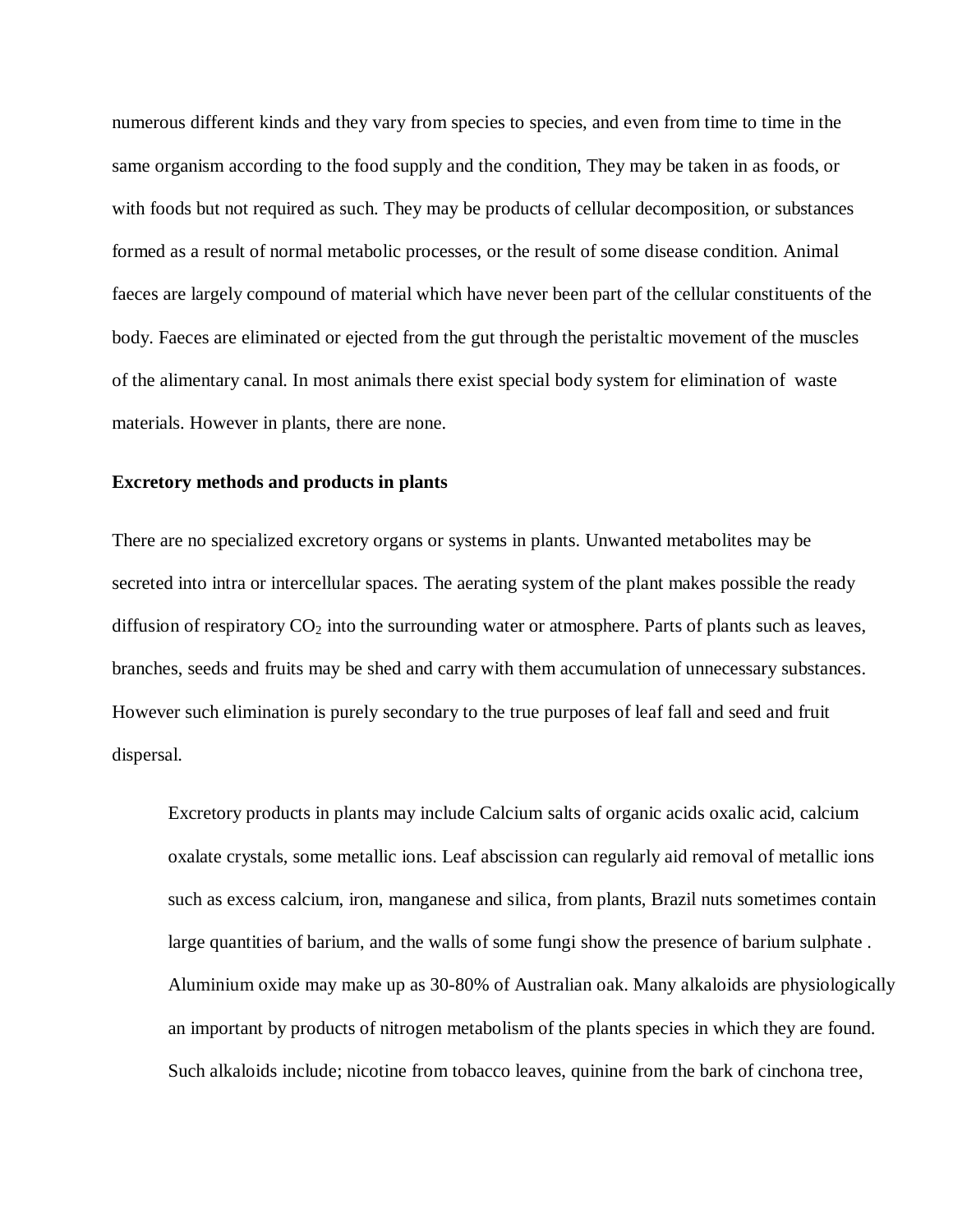morphine from the fruits of poppy plant, strychnine and brucine from strychnosplant,Atrophine from the deadly night shade(Atropa) and colchicine from the meadow safon. The listed alkaloids are useful in medicine.

#### **GROWTH AND DEVELOPMENT**

Growth is the increase in size of an organism arising from the synthesis of new structural material using the energy provided by respiration and raw materials from outside the organism.

During growth, the amount of cytoplasm generally increases, causing an increasing length, volume, area or weight of the organism.

Closely linked with growth is the process of development of an organism when cells differentiated into tissues and organs. Plants in their development may form seeds which germinate and show primary growth into roots, stems, leaves and flowers. Some plants may show secondary growth in trees. Animal development may show profound changes called metamorphosis seen in insects and amphibians. The overall growth of multicellular organisms is achieved by increase in the number of body cells as a result of cell division, this is accompanied by increase in size of individual cells by cell growth. When the rate of anabolism is greater than the rate of catabolism, the organism will show growth. When catabolism exceeds anabolism, the organism will show a decrease in size and ultimately dies.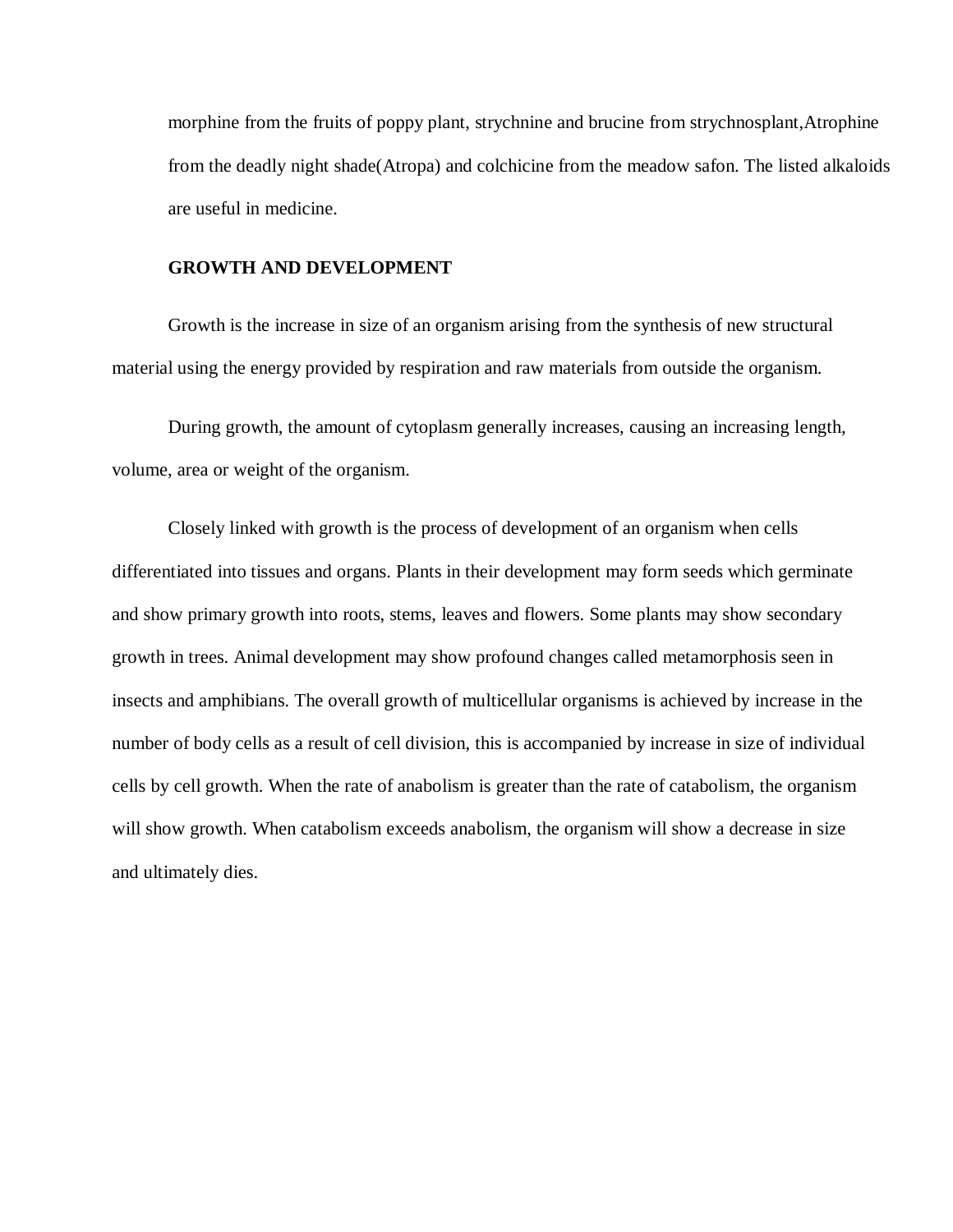#### **Enzymes Properties, Composition, Types, mechanism of action**

#### **Classification**

Enzymes are biological catalyst which accelerate or decelerate chemical reactions in living cells. They differ from inorganic catalysts because oftheir specificity and their not been able to withstand high temperature (50 $^0$ c).

Enzymes are proteinous in nature and sometimes the proteins have non-protein parts attached to them. If the attachment between protein and non-protein parts of an enzymeis tightly bonded by covalent bond; the non-protein part is called a prosthetic group, examples being metals, like Cu, Mg, Fe.

If the attachment between the protein and non-protein part of an enzyme is loosely bonded by hydrogen bond, the non-protein part is called a co-enzyme or co-factor, examples being vitamins. Theco-enzymes and prosthetic groups may become attached to several different proteins, thereby forming different enzymes. Enzymes was first discovered in the  $19<sup>th</sup>$  century by Edward Buchner when he found yeast turning sugar into alcohol.

#### **Respiration**

Respiration is essentially a process of oxidation of organic compounds especially simple carbohydrates such as glucose in the living cell with the release of energy in form of ATP. The important feature of the oxidative process is that the potential energy store in organic compounds in the living cell is released stepwisely in the form of kinetic energy under the influence of a series of enzymes.